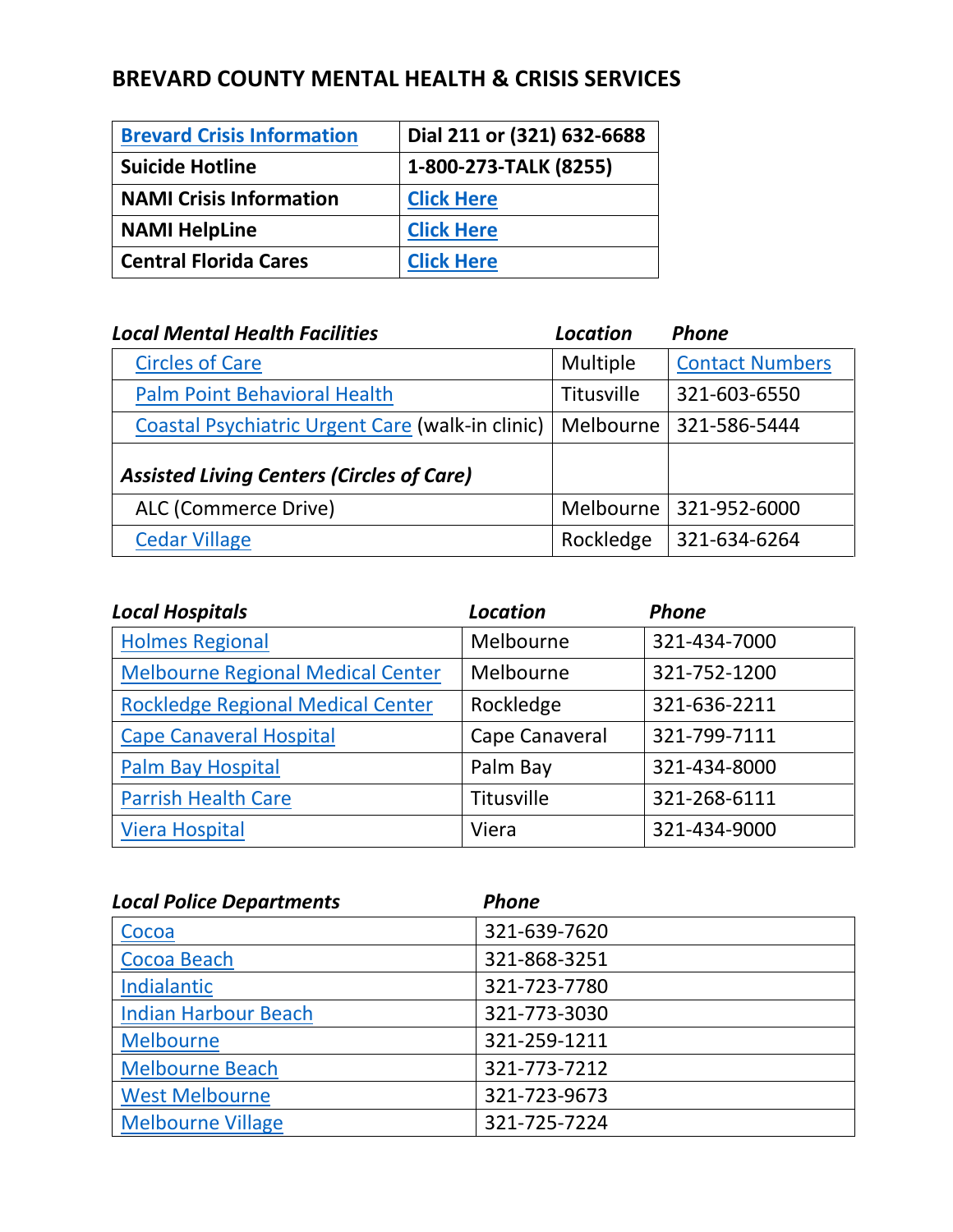| <b>Palm Bay</b> | 321-952-3456 |
|-----------------|--------------|
| Rockledge       | 321-690-3988 |
| Satellite Beach | 321-773-4400 |
| Titusville      | 321-264-7800 |

| <b>Brevard County Sheriff's Office</b> | <b>Phone</b>                      |
|----------------------------------------|-----------------------------------|
| <b>Contact Info and Links</b>          |                                   |
| Non-Emergency                          | 321-264-5201                      |
| <b>Central Area</b>                    | 321-633-7162                      |
| East Area                              | 321-455-1485                      |
| West Area                              | 321-633-2123                      |
| North Area                             | 321-264-5100                      |
| South Area                             | 321-253-6658 or 321-952-6371/6372 |
| Cape Canaveral                         | 321-868-1113                      |
| <b>Brevard County Jail</b>             | 321-690-1500                      |
| <b>Florida Highway Patrol</b>          | 321-690-3900                      |

# **INSURANCE RELATED**

**For insurance questions or complaints about mental health coverage:**

**1-877-MYFLCFO** (8am to 5pm M-F EST) **Florida Residents: 1-877-693-5236 Outside Florida: 1-850-413-3089**

# **OTHER INFORMATION**

**Provider and [Treatment Record](https://www.nami.org/NAMI/media/NAMI-Media/Infographics/crisis%20guide/Portable-Treatment-Record.docx) Printable form to record history of providers and treatment**

*[Northeast Florida State Hospital](https://www.myflfamilies.com/service-programs/mental-health/nefsh/)* **(NEFSH)**

**State hospital serving Brevard County; Macclenny, FL: 904-259-6211 [Contact Info](https://www.myflfamilies.com/service-programs/mental-health/nefsh/contact-list.shtml)**

*NAMI Florida:* **850-671-4445 <https://namiflorida.org/>**

*NAMI Brevard: 321-345-6365* **<https://namibrevard.org/>**